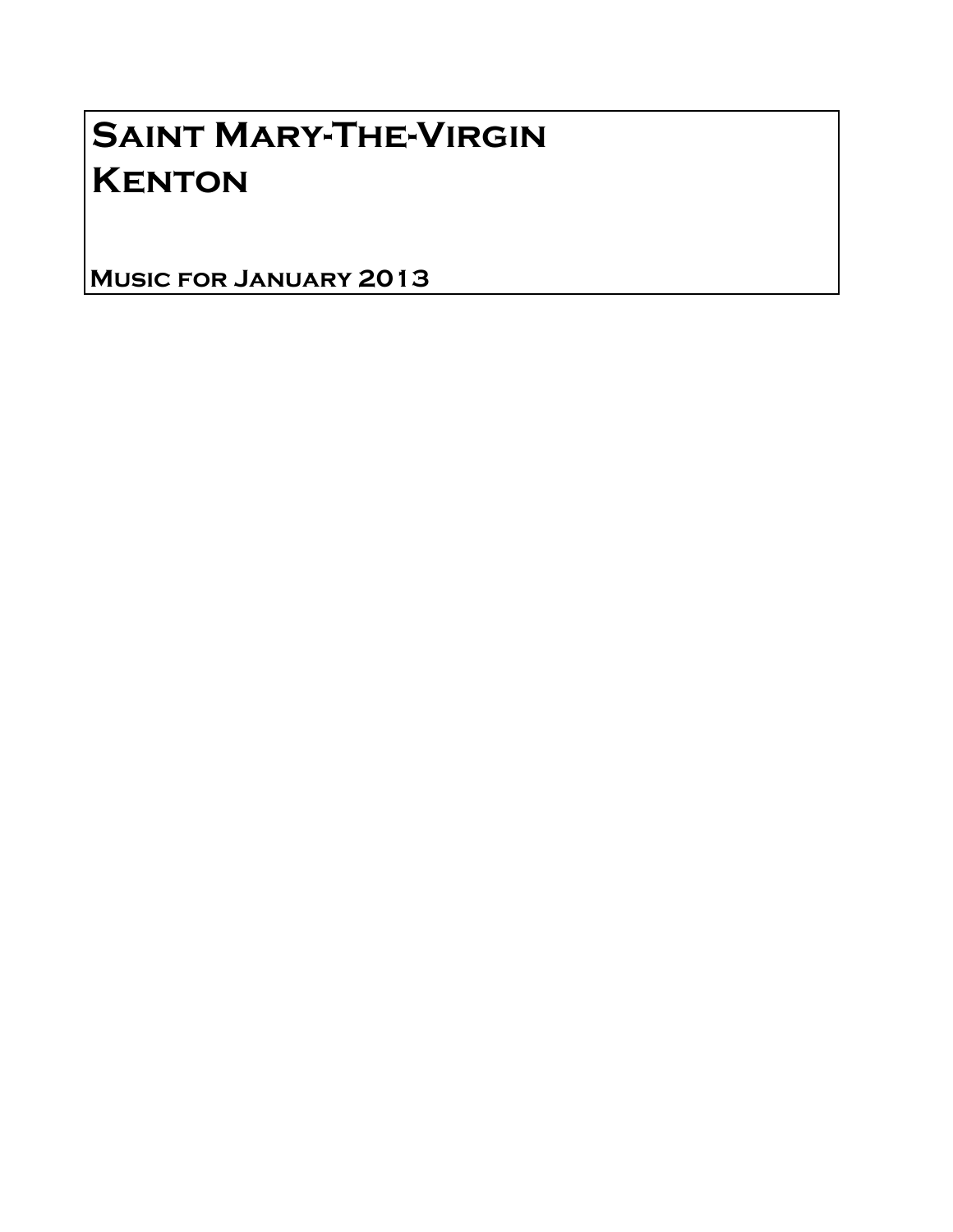## **1st January New Year's Day /BVM**

| Introit                   | 185 | Sing we of the blessed mother   |
|---------------------------|-----|---------------------------------|
| <b>Responsorial Psalm</b> |     |                                 |
| Gradual                   | 186 | Tell out my soul                |
| Offertory                 | 258 | O Christ the same               |
| Communion                 | 187 | Virgin born, we bow before thee |
| Recessional               | 25  | God rest you, merry gentlemen   |

Setting Merbecke

At communion -

# **6th January Epiphany**

|                           |         | See supplementary sheets re blessings, procession and Benediction |
|---------------------------|---------|-------------------------------------------------------------------|
| Introit                   | 52      | O worship the Lord in the beauty of holiness                      |
| <b>Responsorial Psalm</b> |         | Page 19, Second setting                                           |
| Gradual                   | 48      | Bethlehem, of noblest cities                                      |
| Offertory                 | 36      | The first Nowell                                                  |
| Procession                | 307     | Sweet sacrament divine                                            |
| Recessional               | 47      | As with gladness men of old                                       |
|                           | Setting | Frances Bradford & Lourdes Gloria                                 |

At communion Let all the world

### **13th January Baptism of Jesus**

| Introit<br><b>Responsorial Psalm</b> | 55            | Hail to the Lord's annointed<br>Page 163                           |
|--------------------------------------|---------------|--------------------------------------------------------------------|
| Gradual                              | 58 (t128(ii)) | The sinless one to Jordan came                                     |
| Offertory                            | 137           | Come down, O Love divine                                           |
| Communion                            | 419           | O Holy Spirit, Lord of grace                                       |
| Recessional                          | 466           | Thou whose almighty word                                           |
|                                      | Setting       | K - Gregory Murray; G - Lourdes<br>S, B, A - St Ralph Sherwin Mass |

At communion Come my way